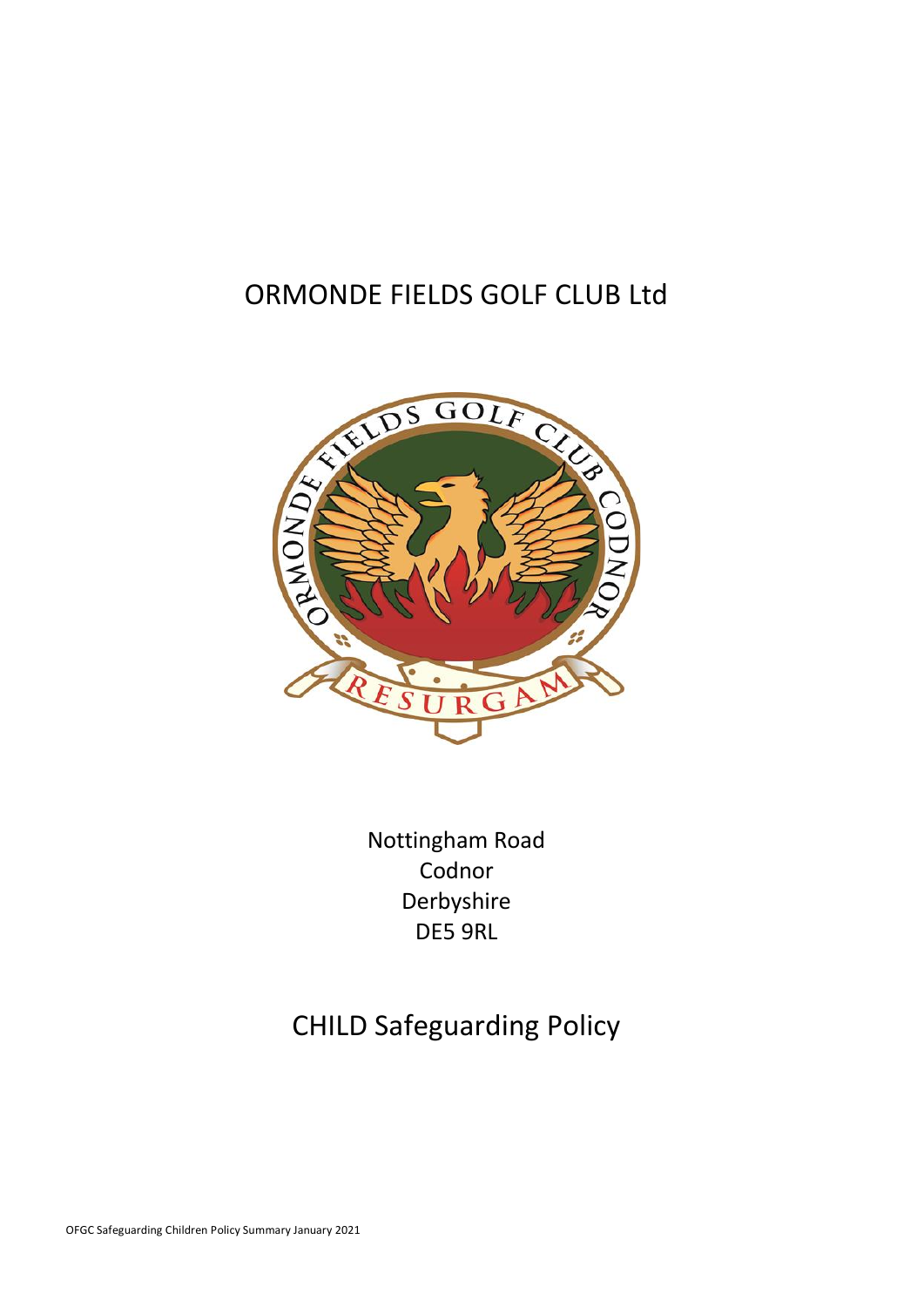# **OFGC Safeguarding Policy**

#### **INTRODUCTION**

Ormonde Fields Golf Club has considered its responsibilities to both children and vulnerable adults participating in golf at our premises and within our club very carefully. We have produced the following Safeguarding and Child Protection Policy and underpinning procedures in order to set out the standards we wish to uphold in providing activities for children and safeguarding the welfare of children in our care. This is a summary of our policy and a full version for both Children and Vulnerable adults is available on the website or by contacting the safeguarding team.

Everyone working with children and young people has a responsibility for keeping them safe, irrespective of their role, whether they are paid members of staff or volunteers.

Ormonde Fields is committed to ensure that the sport of golf is one within which all participants can thrive in a safe environment and that all children and young people have an enjoyable and positive experience when playing golf.

Ormonde Fields also recognises its obligations towards older members "vulnerable adults" and this is recognised in a separate policy document.

#### **KEY PRINCIPLES**

- The welfare of children is paramount.
- A child is defined by law in England and Wales as a person under the age of 18 years.

• All children, regardless of their Age, Race, Religion or Belief, Disability, Gender identity or Sexual Orientation, have the right to protection from abuse.

• All concerns and allegations of abuse and poor practice will be taken seriously and responded to swiftly and appropriately.

- All children have the right to be safe.
- All children have the right to be treated with dignity and respect.

• Ormonde Fields will work with children, their parents/carers and external organisations to safeguard the welfare of children participating in golf.

• We recognise the authority of the statutory agencies and are committed to complying with Local Safeguarding Children Board Guidelines (LSCB), Working Together under the:

Children Act 2004, and any legislation and statutory guidance which supersedes these.

The Data Protection Act 1994 & 1998 and GDPR Regulations 2019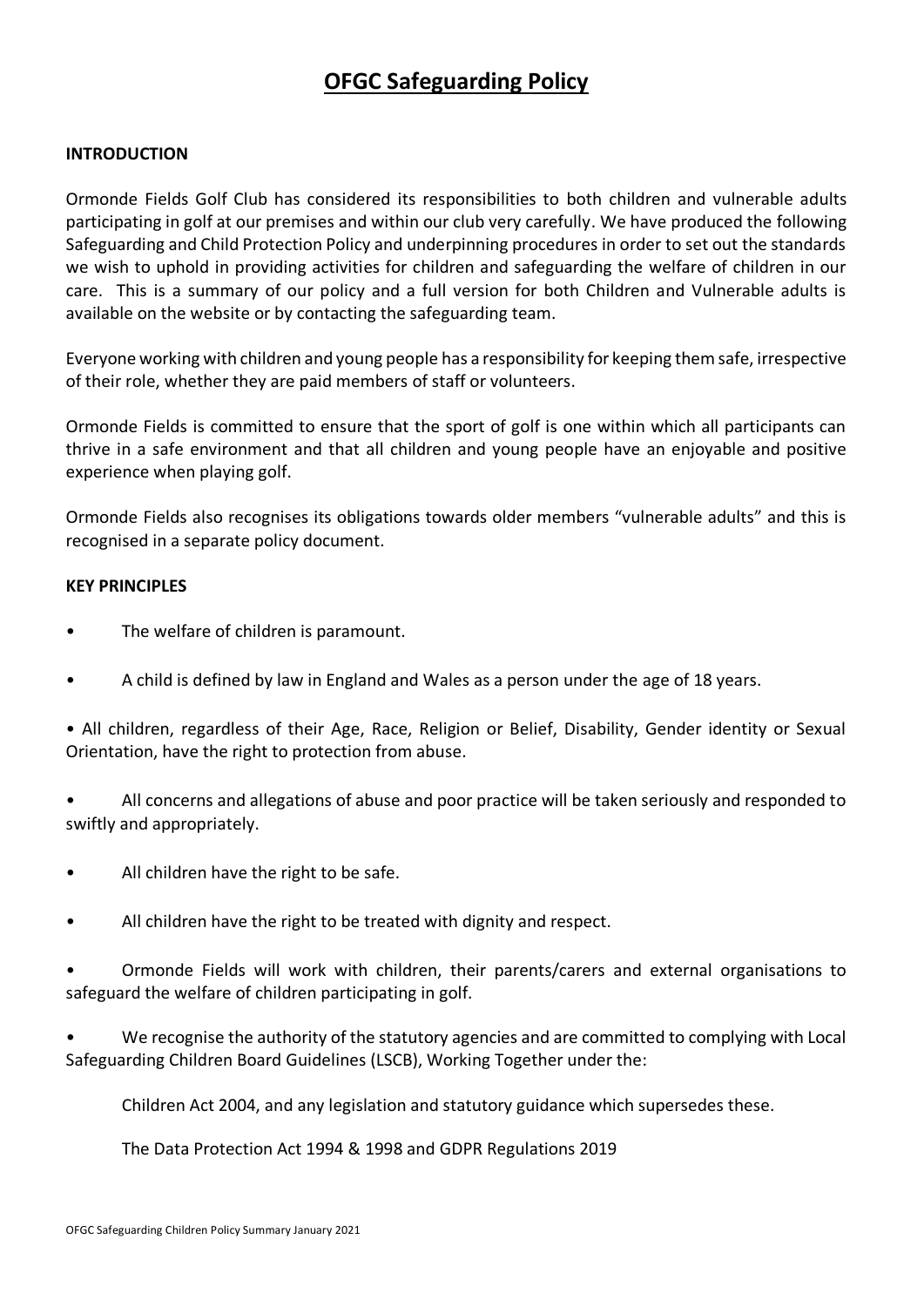The Police Act 1997

The Human Rights Act 1998

The Protection of Children Act 1999

Caring for the young and vulnerable - Home Office Guidance for preventing the abuse of trust 1999

The Criminal and Court Services Act 2000

What to do if you are worried a child is being abused 2005

Working Together to Safeguard Children 2010)

The UN Convention on the Rights of the Child

• OFGC is committed to working in partnership with other key UK Golf Bodies to continually improve and to promote safeguarding initiatives across the sport.

• The Club and other golf bodies have a legal duty of care to children on their premises or engaged in their activities. That duty is to take reasonable care to ensure their reasonable safety and the duty is higher than it would be for adults. This policy does not imply that Ormonde Fields Golf Club assumes any of those legal liabilities, which remain with the relevant golf bodies.

• All staff and volunteers working in golf have a responsibility to report concerns to the Club Welfare Officer. Adults staff, volunteers, coaches, referees and members will be supported to understand their role and responsibility with regard to the duty of care and protection of children and young people. Individuals will receive support through education and training to be aware of and understand best practice and how to manage any welfare or child protection issues that may come to light. Ormonde Fields will work in partnership with parents to review and implement child protection and welfare procedures of the Golf Club's policy and procedures.

### **OBJECTIVES**

The overall aim of the policy is to ensure that everyone participating in the sport of golf does so in a safe environment that supports children and young people to meet their potential.

Ormonde Fields aims to work with golf bodies to:

• Provide a safe environment for children and young people participating in golfing activities and try to ensure that they enjoy the experience.

• Ensure robust systems are in place to manage any concerns or allegations.